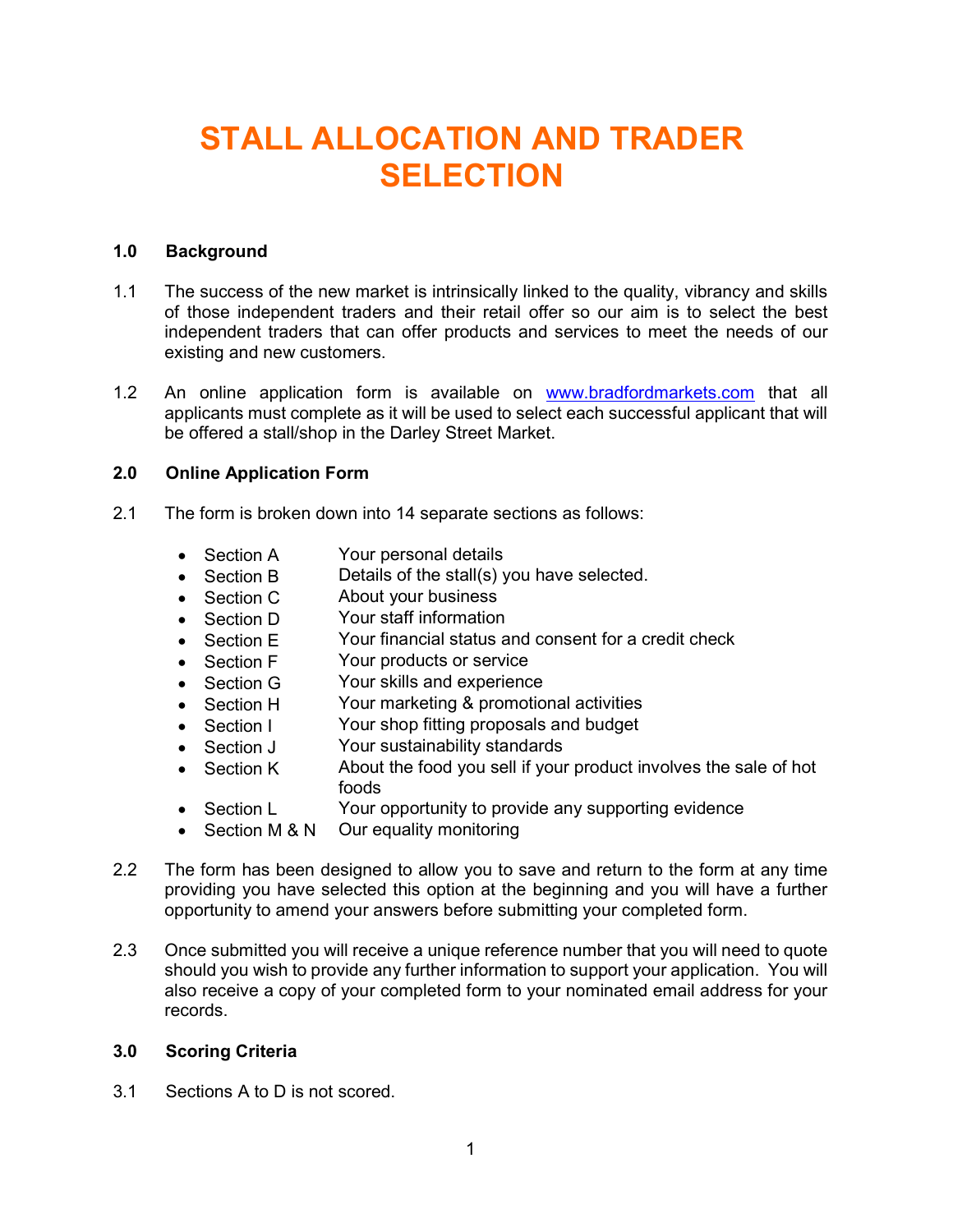- 3.2 Section E is a Pass/Fail and should the applicant have an adverse credit score then this will result in the application not proceeding to the scoring stage and being rejected.
- 3.3 There are 6 sections F, G, H, I, J and K that will be scored, as shown in Table 1 below and, therefore, each applicant will be expected to demonstrate they have a sound business model, relevant business experience, marketing and promotional skills and the ambition to create a high quality and attractive shop unit. Section K is only relevant to applicants selling hot foods.

# Table 1

| <b>Section</b> | <b>Selection Criteria</b>                                                 | Question(s) | <b>Max Score</b><br><b>Available</b> |
|----------------|---------------------------------------------------------------------------|-------------|--------------------------------------|
| F              | Your products or service                                                  | $1 - 9$     | 120                                  |
| G              | <b>Skills and Experience</b>                                              | 10 11       | 50                                   |
| H              | Your marketing & promotional activities                                   | $12 - 17$   | 80                                   |
|                | Your shop fitting proposals and budget                                    | $18 - 20$   | 50                                   |
| J              | Your sustainability standards                                             | $21 - 25$   | 50                                   |
|                | 350                                                                       |             |                                      |
| Κ              | About the food you sell if your product<br>involves the sale of hot foods | $26 - 30$   | 50                                   |
|                | 400                                                                       |             |                                      |

- 3.4 All questions in the above sections that are scored are worth a maximum of 5 points each.
- 3.5 Each answer will be assessed and will achieve a score from 1 point for a very poor answer to 5 points for an excellent answer as shown in Table 2 below.

# Table 2

| <b>Score</b>  | <b>Meaning</b>           |
|---------------|--------------------------|
|               | Very Poor Answer         |
| $\mathcal{P}$ | Poor Answer              |
| 3             | <b>Acceptable Answer</b> |
|               | <b>Good Answer</b>       |
| 5             | <b>Excellent Answer</b>  |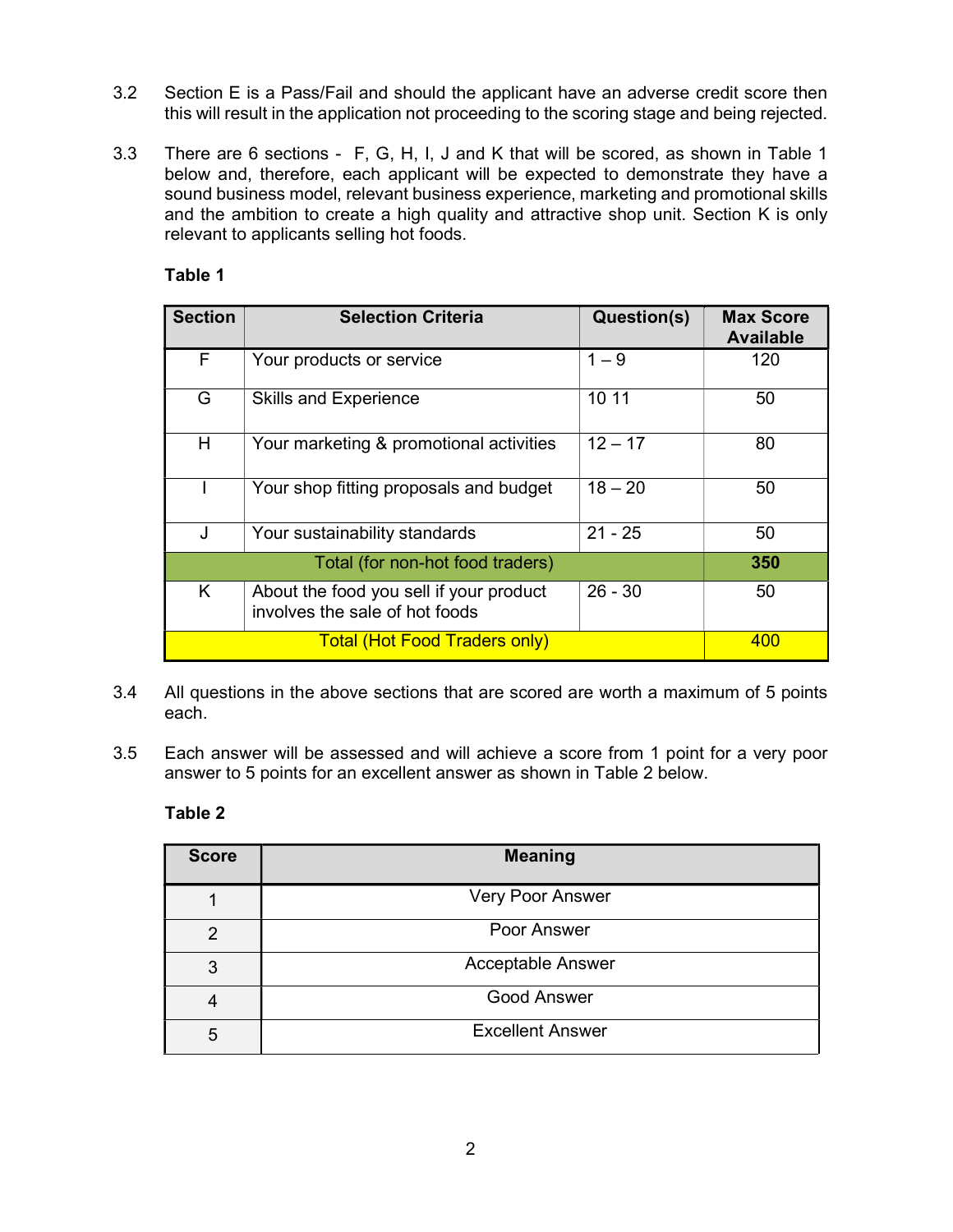- 3.6 Each question is ranked with weighting of between 1 to 5 based on the importance of each question.
- 3.7 The score will be applied to the weighting specified for each question to provide a final score. For example, if an answer to a question receives a score of 2 points and the weighting for the question is 4 then the overall score for that question is 8 points. Table 3 below shows the maximum score available for each question.

| Section | <b>Selection Criteria</b>                    | Question                | Weighting<br>Score      | Maximum<br>Score |
|---------|----------------------------------------------|-------------------------|-------------------------|------------------|
|         | <b>Products or Service</b>                   | 1                       | 4                       | 20               |
|         |                                              | $\overline{2}$          | 1                       | $\overline{5}$   |
|         |                                              | 3                       | $\overline{2}$          | 10               |
|         |                                              | $\overline{\mathbf{4}}$ | $\overline{3}$          | 15               |
| F       |                                              | 5                       | $\overline{2}$          | 10               |
|         |                                              | 6                       | $\overline{3}$          | 15               |
|         |                                              | $\overline{7}$          | $\overline{3}$          | 15               |
|         |                                              | 8                       | $\overline{3}$          | 15               |
|         |                                              | 9                       | $\overline{3}$          | 15               |
| G       |                                              | 10                      | 5                       | 25               |
|         | <b>Skills and Experience</b>                 | 11                      | $\overline{5}$          | 25               |
|         |                                              | 12                      | $\overline{2}$          | 10               |
|         |                                              | 13                      | $\overline{2}$          | 10               |
|         | Marketing & Promotional<br><b>Activities</b> | 14                      | $\overline{2}$          | 10               |
| Η       |                                              | $\overline{15}$         | $\overline{2}$          | $\overline{10}$  |
|         |                                              | 16                      | $\overline{\mathbf{4}}$ | 20               |
|         |                                              | 17                      | $\overline{\mathbf{4}}$ | 20               |
|         | <b>Shop Fitting Works</b>                    | 18                      | $\overline{3}$          | 15               |
| I       |                                              | 19                      | $\overline{\mathbf{4}}$ | 20               |
|         |                                              | 20                      | $\overline{3}$          | 15               |
|         | <b>Sustainability Standards</b>              | 21                      | $\overline{2}$          | 10               |
|         |                                              | 22                      | $\overline{2}$          | 10               |
| J       |                                              | 23                      | $\overline{2}$          | 10               |
|         |                                              | 24                      | $\overline{2}$          | 10               |
|         |                                              | 25                      | $\overline{2}$          | 10               |
|         | <b>Healthy Foods</b>                         | 26                      | Not scored              | $\mathbf 0$      |
| Κ       |                                              | 27                      | Not scored              | $\overline{0}$   |
|         |                                              | 28                      | Not scored              | $\overline{0}$   |
|         |                                              | 29                      | 5                       | 25               |
|         |                                              | 30                      | 5                       | 25               |

# Table 3